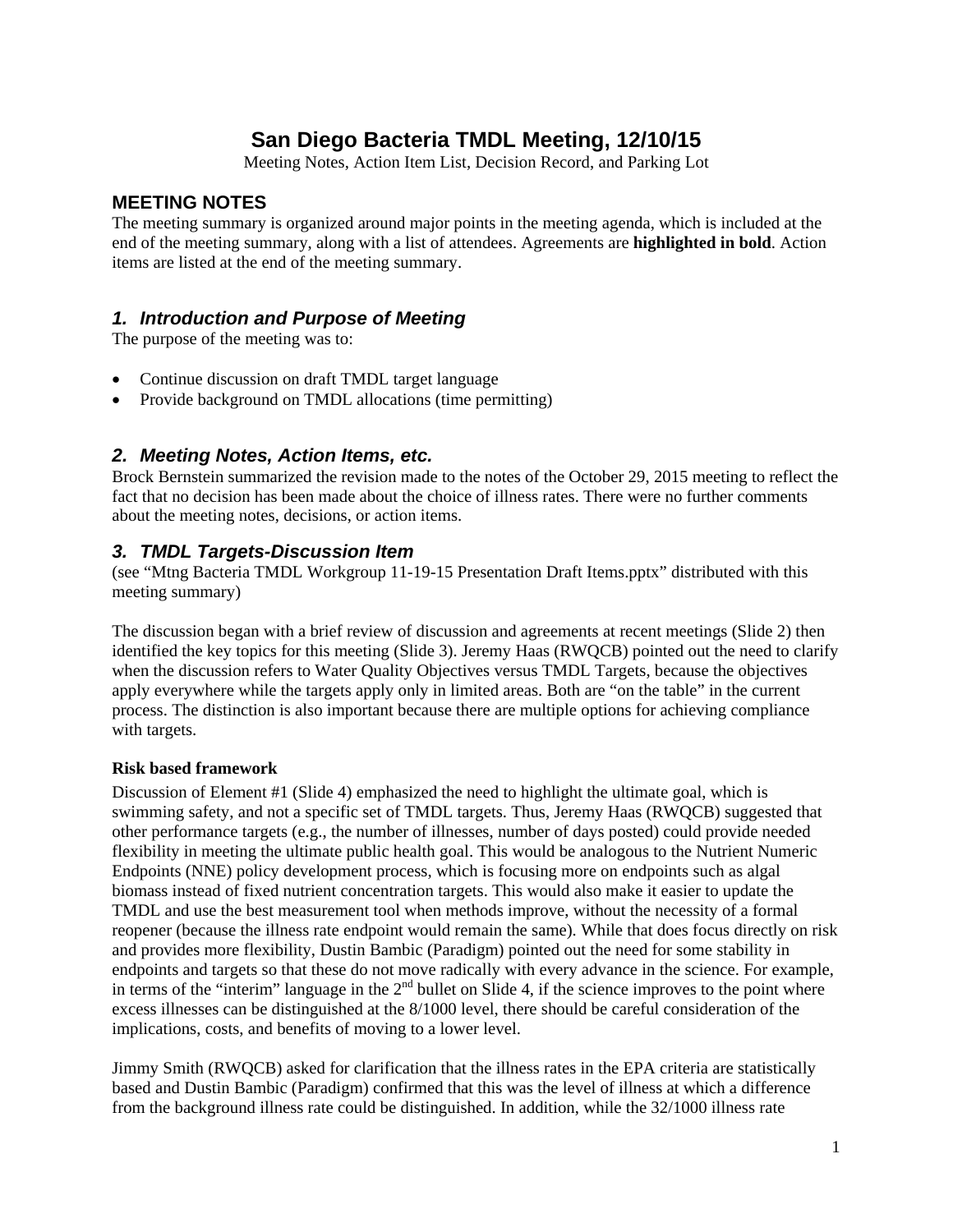represents an improvement in water quality compared to the 36/1000 illness rate, there is not necessarily an improvement in risk protection associated with the lower number. The consultants were asked to provide a written description of this background. (**Action Item**) Jimmy Smith (RWQCB) noted that the Cost Benefit Analysis will provide useful input into what is both protective and reasonable.

#### **The participants agreed to adopt the proposed language related to the Clean Water Act in the Alternative language, and to add a caveat that the 32/1000 illness rate is a working assumption and not a final decision. (Action Item)**

Discussion of Element #3 (Slide 6) focused initially on how to deal with the possibility that beaches might exist with illness rates lower than the target level. This could potentially be addressed as an antidegradation issue or as a high quality water and Jeremy Haas (RWQCB) suggested allowing for the possibility that the objective could move either up or down. Ruth Kolb (City San Diego) noted, however, given the expense and difficulty of conducting epidemiology studies, it is not likely that such data on illness rates would readily be available for additional beaches. Dustin Bambic (Paradigm) repeated his caution that the bar not move around frequently based simply on improved methodology, but thought that establishing a distinct expectation for a cleaner beach (or the region as Jeremy Haas (RWQCB) suggested) might make sense. Chris Minton (LWA) agreed that a minor revision to the language in the alternative on Slide 7 would capture the potential for regional linkages. (**Action Item**)

Chris Crompton (County of Orange) noted that there are only a few sites with unique features that remain a problem in dry weather, but that problems are more regional and widespread in wet weather. Thus, sitespecific approaches are more appropriate for dry than for wet weather. Chris Crompton also suggested the value of working through prototype examples of site-specific objectives, such as perhaps Shelter Island or Baby Beach, to evaluate how the process would work and provide an opportunity to streamline the regulatory process. The consultant team was tasked to develop ideas for prototypes or case studies of sitespecific objectives that would illustrate different issues such as natural source exclusion. (**Action Item – longer term**)

Dustin Bambic (Paradigm) explained the technical aspects of how QPCR is linked to sample culture numbers and the pros and cons of indicators such as Enterococcus, coliphage, and coliforms for different types of discharges.

#### **Risk based target**

Discussion on Slide #8 focused on how allowable exceedance frequencies should be interpreted and used. Duncan Bambic (Paradigm) said that one goal is to set targets in a way that avoids having open space watersheds with high exceedance rates. Jeremy Haas (RWQCB) said that the same exceedance rate at reference and urban sites would not be equivalent because there could be human sources in the urban site and that therefore the reference exceedance rate might not be directly applicable to urban sites. Ruth Kolb (City San Diego) noted that there are locations with combinations of both human and wildlife sources and that situations do not necessarily all divide cleanly into urban and natural open space. The consultant team will give more thought to the wording related to allowable exceedance frequency and come back with a revision. (**Action Item**)

#### **Targets table**

The discussion focused on issues raised by Slides #9 – 11. Dustin Bambic (Paradigm) explained that the geometric mean is related to risk but the Single Sample Value (SSV) is not. The SSV is the upper level of the sampling distribution on which the geometric mean is based and is intended to indicate a potential exceedance of the geometric mean when there are insufficient data to calculate the actual geometric mean. The Statistical Threshold Value (STV), as defined in the USEPA 2012 criteria, allows for a 10% exceedance rate, but in a way that can create additional exceedances that are an artifact of the lag time involved in the calculations. This can be addressed by increasing the number of sampling events, either by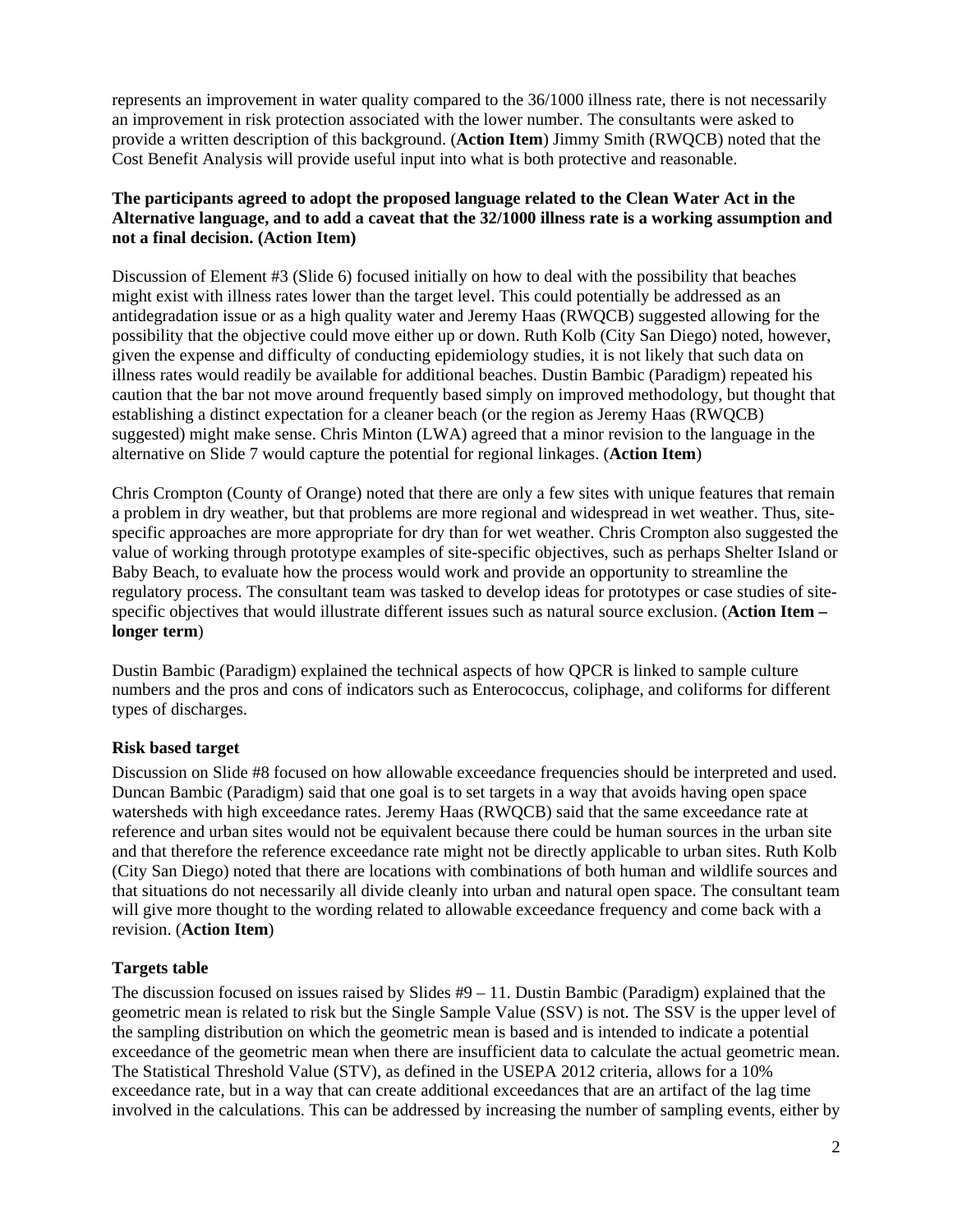collecting more samples within the 30 day period or extending the time period, e.g., to 90 days. Jeremy Haas (RWQCB) said that a more fundamental issue is to define how the data and results will be used, e.g., assess against the TMDL target, risk communication, listing, etc. and that it is important to be aware of the implications in different contexts, and that different targets might be best suited for different purposes. For example, if the assessment period is extended to reduce the exceedance problem, it could make it more difficult to identify the period of time with an actual problem. Dustin Bambic (Paradigm) said that one solution to this problem is to use the SSV, which would be more protective because there is no allowance for exceedances. Dustin agreed with Jeremy's earlier statement that it will be important to define how the SSV would be used, e.g., to flag attention, as a trigger for additional sampling, as part of compliance determination. However, it is important to understand, especially in the context of the RWQCB's focus on swimming safety, that there is no direct link between the SSV and the illness rate.

Jeremy Haas (RWQCB) said that if there is a risk based approach to the water quality objective then the TMDL target should be the geometric mean and not the SSV because the core purpose is to achieve longterm compliance with the TMDL targets. Because the geometric mean is directly related to the illness rate (and therefore risk), it is a better measure of such compliance; but it may not be the best method for beach notifications, for which other indicators would be better suited. **The participants agreed that the geometric mean was an appropriate TMDL target for dry weather because it is a good indicator of the level of risk over time, but that additional thought needs to be given to the details of monitoring, averaging period, etc. in order to best measure trends in risk over time.** Chris Crompton (County of Orange) pointed out that the way this is worded will set the stage for future monitoring in terms of frequency of sampling, the averaging period for the geometric mean, whether there can be seasonal and annual means (e.g., for public communication and long-term trend tracking). It will be important to write this to ensure flexibility in the implementation.

Jimmy Smith (RWQCB) said that one potential problem with using the geometric mean as the compliance target is that it could be mistakenly interpreted to mean that every day in the averaging period was in compliance. This led to a discussion of the difference between safety defined at the population level (as in risk based public health policies) and safety defined at the individual and site/time specific level. Jimmy Smith also pointed out that there could be a disconnect between the water quality objective and the TMDL target if the water quality objective uses both the geometric mean and the SSV while the TMDL uses only the geometric mean. Jeremy Haas (RWQCB) said that the suggestion of using the SSV as an action level or trigger for additional sampling is useful and raised the question of what to do in response to single high values. While individual high hits do not tell the entire story, they are potentially important information. Jimmy Smith (RWQCB) agreed with the value of knowing more about individual event with high values and was concerned about whether this meant that swimming was not safe at that day and time. Chris Crompton (County of Orange) said that the public health department is interested in extreme events and that this differs from longer-term TMDL compliance. In addition, the different temporal variance at creeks vs. beaches should be taken into account when deciding how to respond to individual events. The consultant team will prepare an explanation of "safe" in different contexts and what the implications could be for action in response to different types of monitoring outcomes. (**Action Item**)

Chris Crompton (County of Orange) pointed out that the geometric mean would not be a suitable target for wet weather because of the short-term nature of storms and problems that would result from combining wet and dry weather data, e.g., the USEPA criteria were based only on dry weather data. Discussion identified four location/time combinations that need to be considered overall:

|              | Dry      | Wet |
|--------------|----------|-----|
| <b>Beach</b> | Geomean  |     |
| <b>Creek</b> | Geomean? |     |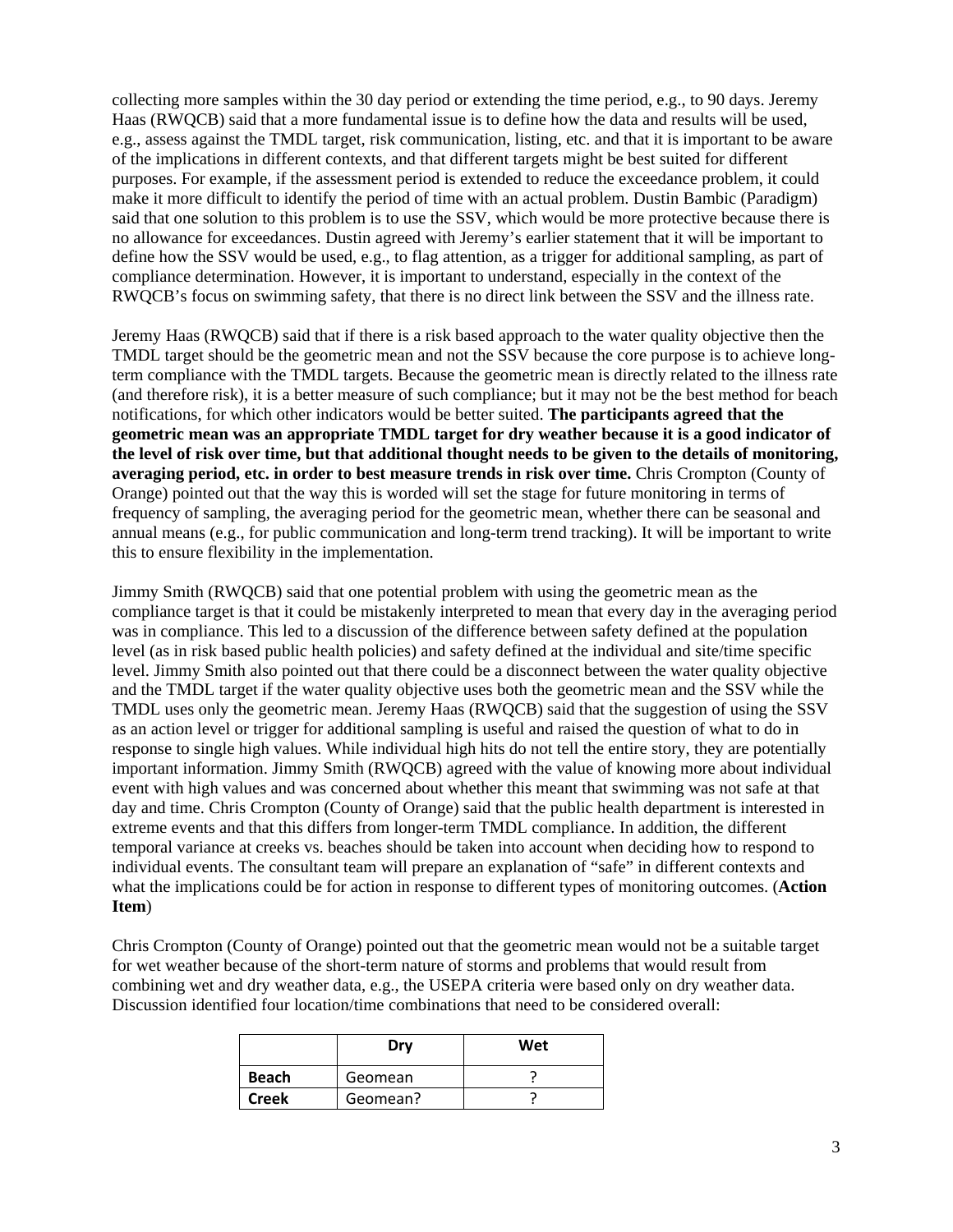The wet weather condition in particular requires further discussion. Chris Crompton (County of Orange) also said that creeks are different than beaches in important ways. For example, most creeks are now mostly dry and a significant percentage of the outlets to the beaches have been diverted. In addition, there are known locations where groundwater moves to surface water and can affect indicator concentrations.

#### **Dry weather allowable exceedance frequency**

The discussion of Slides  $\#12 - 20$  was less in depth because of time constraints. Jo Ann Weber (County of San Diego) said that sampling for human markers in addition to indicator bacteria would help to put the indicator data in context. Jeremy Haas (RWQCB) mentioned that the Board's Monitoring and Research Unit (MARU) is examining the potential of additional chemical markers of human influence. Jo Ann Weber (County of San Diego) was concerned about the possibility of continued requirements to meet TMDL targets even where human markers are absent, especially in creeks. She emphasized the importance of prioritizing human sources as part of the risk based approach. Chris Crompton (County of Orange) noted that Basin Plan Amendments are time consuming, which highlights the value of building flexibility into the language for this effort.

There was a brief discussion of the averaging period for the geometric mean and the number of samples needed (Slide #16). The statistical requirements indicate a minimum of 5 samples is needed, but USEPA's 2004 guidance said that 4 samples is adequate, but with some loss of statistical power. Jian Peng (County of Orange) suggested that it would be unwise to go below 30 days and 4 samples. There was general agreement, although not a formal decision, that 35 day and 5 sample, or 42 day and 6 sample, monitoring designs would work.

There is a disconnect between the TMDL and the permit in terms of the definition of dry weather (Slides #19 and 20) and there is a need to consider the implications of each definition and align them. This was identified as a parking lot item.

# *4. Next steps*

See the Workgroup Action Items Report for a complete list of all action items and their status.

# *5. Next meeting date*

The next workgroup meeting will be December 10, 2015, from  $1:00 - 3:30$  PM, per the agreed meeting schedule.

# *Attendees*

Regional Board: Cynthia Gorham, Jeremy Haas, Michelle Mata, Jimmy Smith, Helen Yu San Diego City: Drew Kleis, Ruth Kolb San Diego County: Todd Snyder, Jo Ann Weber Orange County Public Works: Chris Crompton, Jian Peng Team: Dustin Bambic, Clint Boschen, Ashli Desai, Chris Minton, Brock Bernstein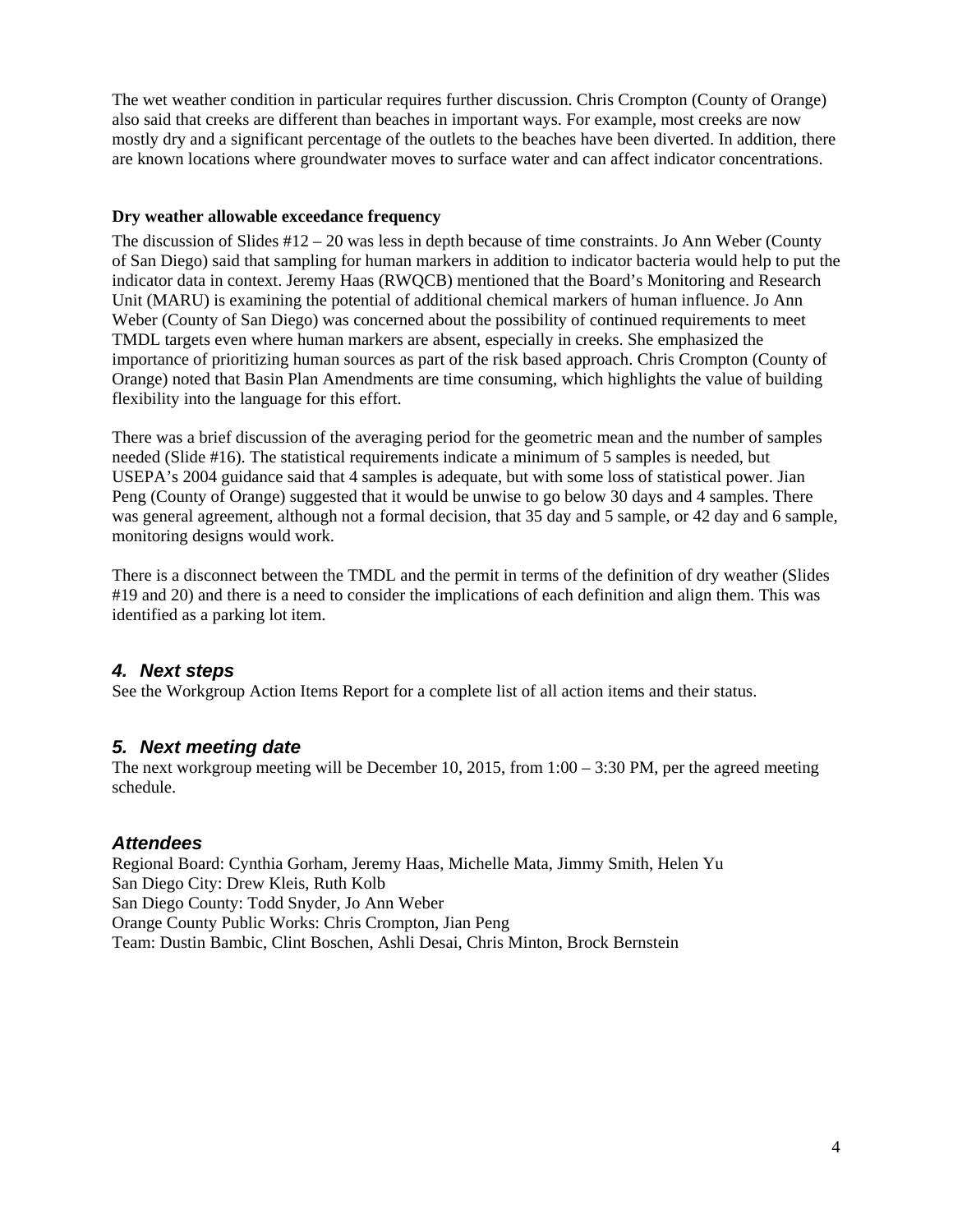- 1. Introductions and Purpose of Meeting (9:30-9:35 am)
- 2. Meeting Notes, Action Items, Decision Points, and Parking Lot Review (9:35-10:00 am)
	- a. Purpose: Review meeting notes from 10/29/15 meeting, action items and decisions. Discuss concept of parking lot list and add items if needed
	- b. Handout: Meeting notes with action item, decision points, and parking lot tables
	- c. Relevant studies: None
	- d. Decisions: Agreement on meeting notes, action items and decisions
- 3. TMDL Targets-Discussion Item (10:00 am-12:30 pm)
	- a. Purpose: Continued discussion of key decisions items presented at 9/10/15 meeting with focus on STV interpretation and calculation of geomean
	- b. Handout: Background on STV and draft risk-based language
	- c. Relevant studies: USEPA 2012 Criteria
	- d. Decisions: May be outgrowth of discussion
- 4. Optional Item Background on TMDL Allocations (12:30-1:15 pm)
	- a. Purpose: Information item to provide background on the TMDL allocation calculations in the current TMDL. This will set the stage for discussing the TMDL allocation approach in future meetings
	- b. Handout: None
	- c. Relevant studies: None
	- d. Decisions: None
- 5. Next Steps (1:15 pm-1:30 pm)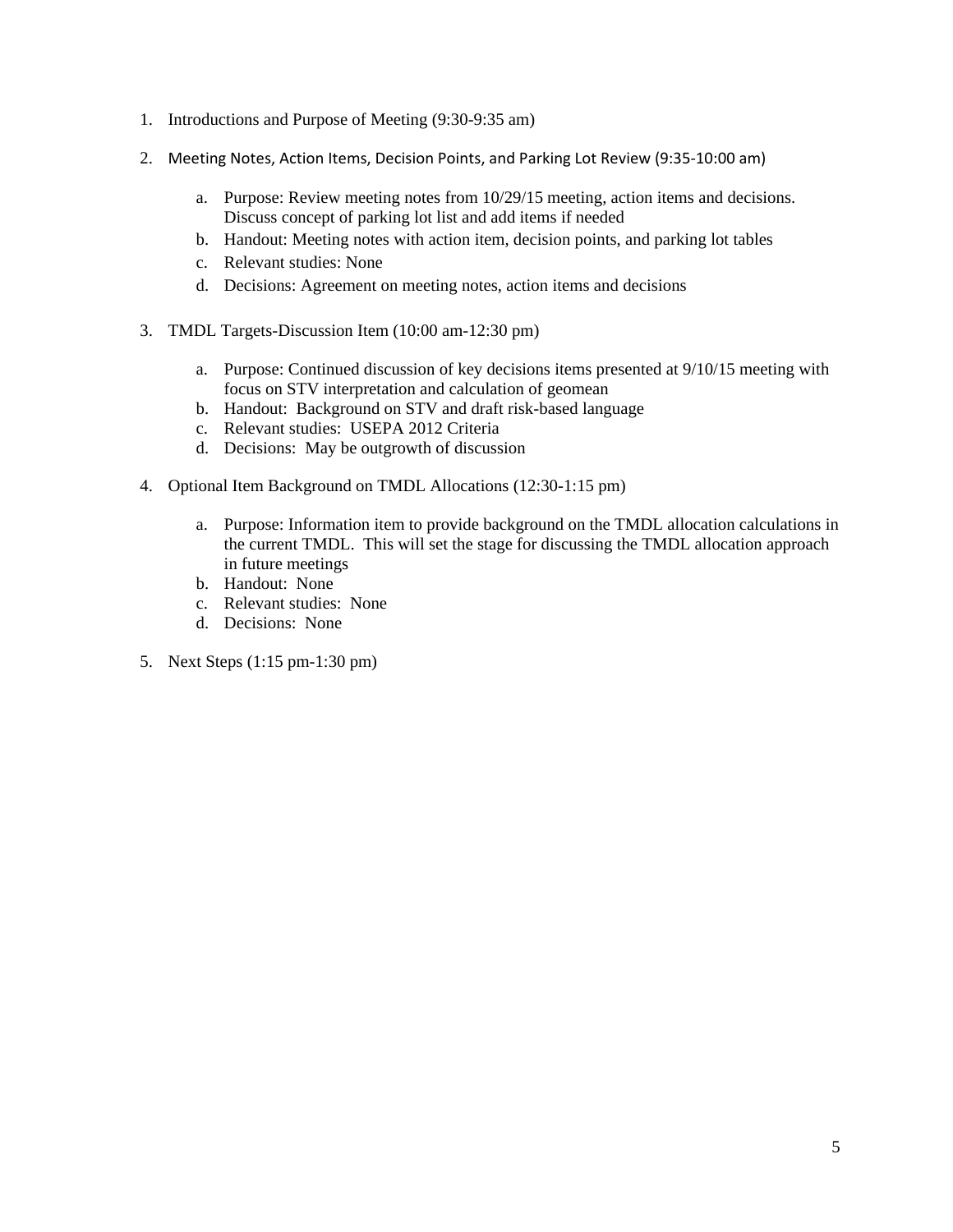# **San Diego Bacteria TMDL Workgroup Action Items Report**

Key to status colors:

- $\bullet$ Green indicates a completed deliverable
- $\bullet$ Blue indicates greater than 30 days until the deliverable is due
- $\bullet$ Yellow indicates a deliverable is due within 30 days
- $\bullet$ Red indicates an overdue deliverable



| <b>Mtng Date</b> | <b>Deliverable</b>                                                                                                                                                         | <b>Assigned To</b>                                                               | Due Date                        | <b>Status</b> | <b>Comments</b> |
|------------------|----------------------------------------------------------------------------------------------------------------------------------------------------------------------------|----------------------------------------------------------------------------------|---------------------------------|---------------|-----------------|
| 08/27/15         | List of studies, completion dates, value added,<br>implications for reopener                                                                                               | Consultant team                                                                  | 09/02/15                        |               |                 |
| 08/27/15         | Distribute draft cost sharing agreement                                                                                                                                    | <b>Todd Snyder</b>                                                               | 09/10/15                        |               |                 |
| 08/27/15         | Review past MOUs to assess whether useful concepts or<br>language can be borrowed for this MOU                                                                             | Drew Kleis, Ruth Kolb                                                            | 09/10/15                        |               |                 |
| 08/27/15         | Discuss cost sharing agreement                                                                                                                                             | Workgroup                                                                        | 09/10/15                        |               |                 |
| 08/27/15         | Finalize MOU                                                                                                                                                               | Workgroup                                                                        | 09/10/15                        |               |                 |
| 08/27/15         | Michelle Mata to meet with small group to review planned<br>overall approach and its relationship to schedule; develop<br>picture of how pieces fit in logical progression | Michelle Mata, Clint<br>Boschen, Chris Minton,<br>Ashli Desai, key<br>permittees | 10/7/15 meeting<br>handout      |               |                 |
| 09/0/15          | Evaluate implications of 32 vs. 36 illness rate using<br>available monitoring data from creeks and beaches                                                                 | Chris Minton, Dustin<br>Bambic                                                   | 10/7/15 meeting<br>presentation |               |                 |
| 09/10/15         | Frame a more formal description of how a risk-based<br>framework could be used in the TMDL                                                                                 | Ruth Kolb                                                                        | 10/7/15 meeting<br>handout      |               |                 |
| 09/10/15         | Develop options for calculating geomeans that account<br>for varying intensities/frequencies of monitoring events                                                          | Chris Minton, Dustin<br><b>Bambic</b>                                            | 10/7/15 meeting<br>presentation |               |                 |
| 09/10/15         | Expand the example table (single sample vs. STV) to<br>include a column showing how the geomean compares to<br>the single sample and STV results                           | Chris Minton, Dustin<br><b>Bambic</b>                                            | Undefined, but soon             |               |                 |
| 09/10/15         | Prepare a set of scenarios showing a range of<br>comparisons across the options presented                                                                                  | Chris Minton, Dustin<br><b>Bambic</b>                                            | 10/7/15 meeting<br>presentation |               |                 |
| 10/07/15         | Prepare background information on the basis for the 32                                                                                                                     | Chris Minton, Dustin                                                             | 10/29/15 meeting                |               |                 |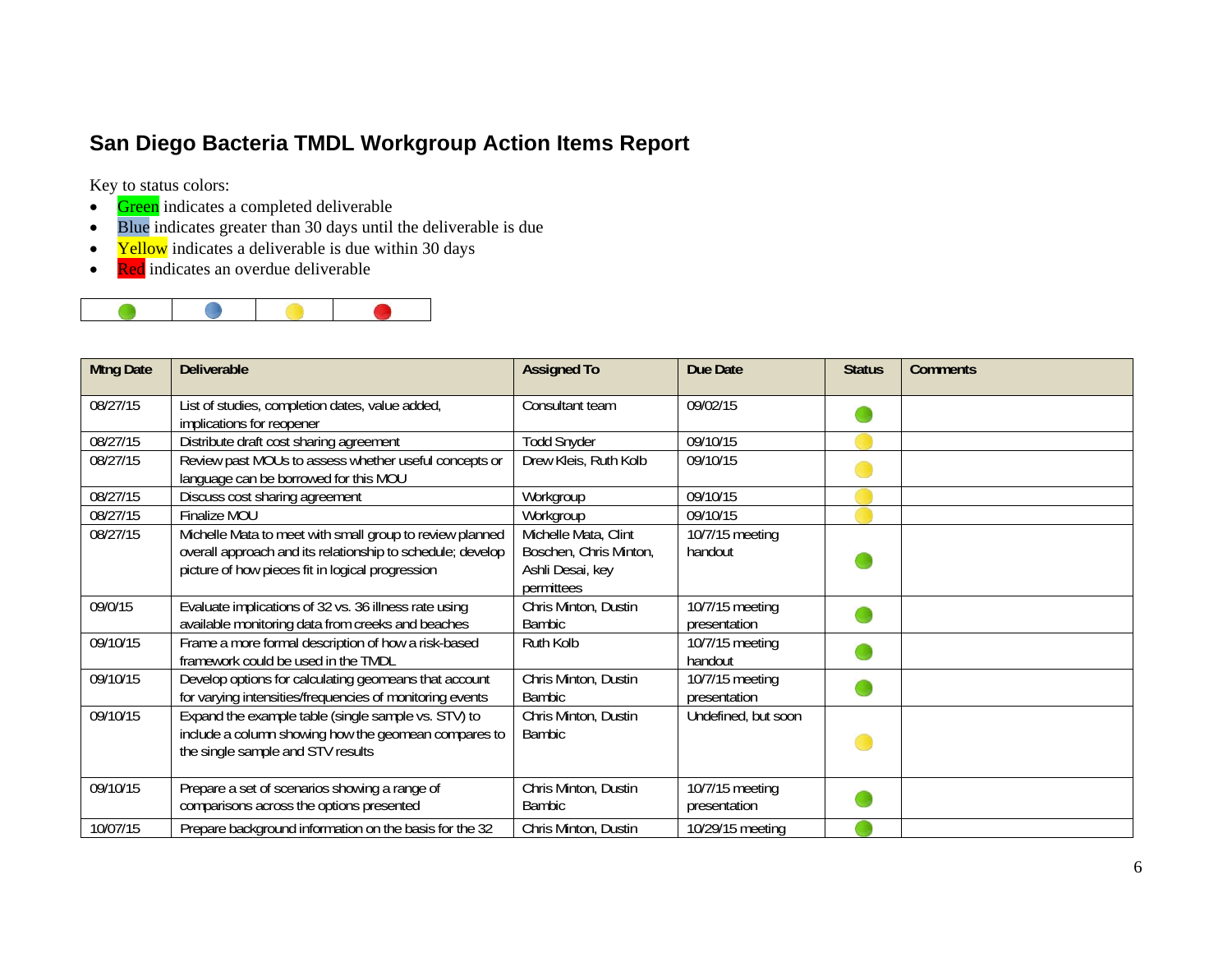|          | vs. 36 illness rates                                                                                                                                             | <b>Bambic</b>                         |                  |             |
|----------|------------------------------------------------------------------------------------------------------------------------------------------------------------------|---------------------------------------|------------------|-------------|
| 10/07/15 | Add language to draft TMDL targets memo to explain the<br>applicability of the reference reach analysis in the risk-<br>based framework                          | Chris Minton, Dustin<br><b>Bambic</b> | 10/29/15 meeting |             |
| 10/07/15 | Prepare a draft decision flow chart                                                                                                                              | Ashli Desai, Clint<br><b>Boschen</b>  | 10/29/15 meeting |             |
| 10/07/15 | Prepare a draft Technical Report outline                                                                                                                         | Team                                  | 12/10/15 meeting |             |
| 10/29/15 | Prepare background information on STV                                                                                                                            | Team                                  | 11/12/15         |             |
| 10/29/15 | Provide comments on draft decision flow chart and draft<br>TMDL targets memo                                                                                     | <b>RWQCB staff</b>                    | 11/6/15          |             |
| 10/29/15 | Provide revised TMDL targets memo and flow chart<br>based on comments                                                                                            | Team                                  | 11/12/15         |             |
| 11/19/15 | Provide more detail on analyses needed to compare the<br>two illness rates, along with cost and time estimate                                                    | Team                                  |                  |             |
| 11/19/15 | Approach State Board about Workgroup meeting with<br>them as a focus group                                                                                       | Jeremy Haas                           | 12/10/15 meeting |             |
| 11/19/15 | Examine the 13241 requirements to identify what<br>information would be needed to address those                                                                  | Team                                  |                  |             |
| 11/19/15 | Add the caveat to the draft language that the 32 illness<br>level is a "working assumption"                                                                      | Team                                  | 12/10/15 meeting |             |
| 11/19/15 | Describe the statistical background and rationale for the<br>EPA 2012 criteria                                                                                   | Team                                  |                  |             |
| 11/19/15 | Add a minor revision to the language in the alternative on<br>Slide 7 to capture the potential for regional linkages                                             | Team                                  | 12/10/15 meeting |             |
| 11/19/15 | Develop ideas for prototypes or case studies of site-<br>specific objectives that would illustrate different issues<br>such as natural source exclusion          | Team                                  | <b>TBD</b>       | longer term |
| 11/19/15 | Develop revised language related to allowable<br>exceedance frequency                                                                                            | Team                                  |                  |             |
| 11/19/15 | Prepare an explanation of "safe" in different contexts and<br>what the implications could be for action in response to<br>different types of monitoring outcomes | Team                                  |                  |             |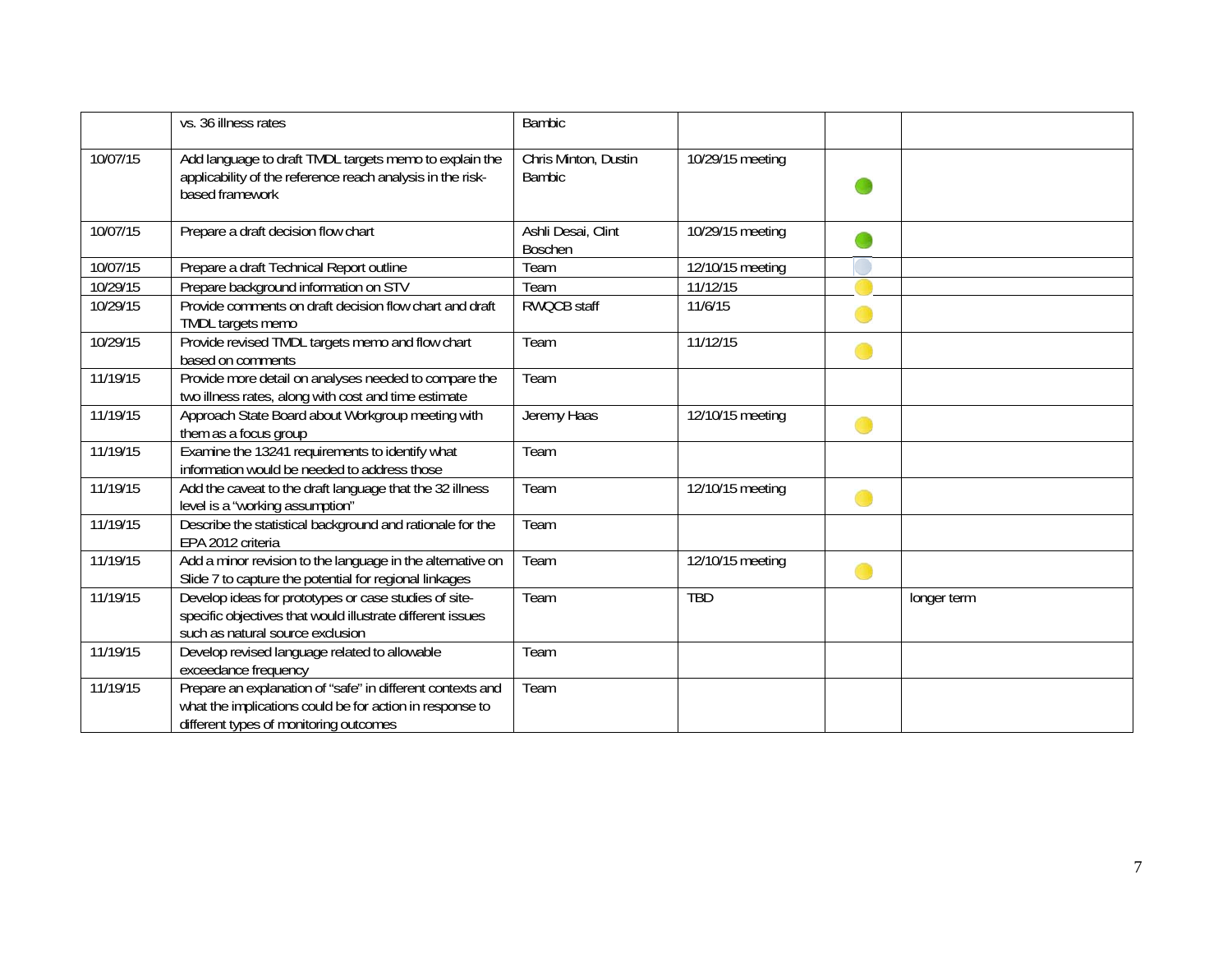# **San Diego Bacteria TMDL Workgroup Decision Record**

| <b>Number</b> | <b>Date</b> | <b>Decision</b>                                                                                                                                                                                                                                                                                                                                                                                                                                                            | <b>Type</b>                                                                                                     | <b>Yes</b> | <b>No</b> | Abstain |
|---------------|-------------|----------------------------------------------------------------------------------------------------------------------------------------------------------------------------------------------------------------------------------------------------------------------------------------------------------------------------------------------------------------------------------------------------------------------------------------------------------------------------|-----------------------------------------------------------------------------------------------------------------|------------|-----------|---------|
| 2015-1        | 09-02-15    | Allow two weeks for review of meeting notes                                                                                                                                                                                                                                                                                                                                                                                                                                | Consensus                                                                                                       |            |           |         |
| 2015-2        | 09-02-15    | Michelle Mata to take on central coordinating role                                                                                                                                                                                                                                                                                                                                                                                                                         | Consensus                                                                                                       |            |           |         |
| 2015-3        | 09-02-15    | Materials for discussion/review distributed minimum of 10 calendar days before meeting                                                                                                                                                                                                                                                                                                                                                                                     | Consensus                                                                                                       |            |           |         |
| 2015-4        | 09-02-15    | Meeting agendas to include decision points, discussion lead, intended outcomes, and<br>reference to background documents                                                                                                                                                                                                                                                                                                                                                   | Consensus                                                                                                       |            |           |         |
| 2015-5        | 09-02-15    | Use 9/10 meeting as trial run for planned approach to more detailed discussion                                                                                                                                                                                                                                                                                                                                                                                             | Consensus                                                                                                       |            |           |         |
| 2015-6        | 09-10-15    | Future discussions of methods for calculating exceedance rates and related topics will<br>account for different settings (freshwater, marine, bays) where this has important<br>implications for the policy                                                                                                                                                                                                                                                                | Consensus                                                                                                       |            |           |         |
| 2015-7        | 10-07-15    | Overall schedule of completion between December 2017 and April 2018 with target of<br>September 2016 for technical report                                                                                                                                                                                                                                                                                                                                                  | Consensus                                                                                                       |            |           |         |
| 2015-8        | 10-07-15    | Documentation and justification of assumptions will be provided in technical report                                                                                                                                                                                                                                                                                                                                                                                        | Consensus                                                                                                       |            |           |         |
| 2015-9        | 10-07-15    | Use of risk-based framework is appropriate                                                                                                                                                                                                                                                                                                                                                                                                                                 | Consensus                                                                                                       |            |           |         |
| 2015-10       | 10-29-15    | Both the 36 and the 32 per 1000 illness rates are scientifically defensible and the 32 per<br>1000 illness rate represents an incremental improvement in water quality in accordance<br>with the 2012 USEPA criteria. The 32 per 1000 illness rate has been selected with the<br>possibility of revision based on the results of the Cost Benefit Analysis and/or if the<br>SWRCB selects the 36 per 1000 illness rate as part of the Revision of Bacterial<br>Objectives. | County San Diego,<br>City of San Diego<br>and RWQCB<br>agreed. Pending<br>final agreement<br>from Orange county |            |           |         |
| 2015-11       | 10-29-15    | E. Coli as the single indicator for freshwater and Enterococcus as the single indicator for<br>marine waters                                                                                                                                                                                                                                                                                                                                                               | Consensus                                                                                                       |            |           |         |
| 2015-12       | 11-19-15    | Documents be worded to reflect that the choice of the 32/1000 illness rate is a working<br>assumption. Revises Decision #2015-10                                                                                                                                                                                                                                                                                                                                           | Consensus                                                                                                       |            |           |         |
| 2015-13       | 11-19-15    | The geometric mean is an appropriate TMDL target for dry weather because it is a good<br>indicator of the level of risk over time, but additional thought needs to be given to the<br>details of monitoring, averaging period, etc. in order to best measure trends in risk over<br>time                                                                                                                                                                                   | Consensus                                                                                                       |            |           |         |

# **San Diego Bacteria TMDL Workgroup Parking Lot**

| <b>Meeting</b> | <b>Issue</b> | Tentative Meeting Date for |
|----------------|--------------|----------------------------|
| <b>Date</b>    |              | discussion                 |